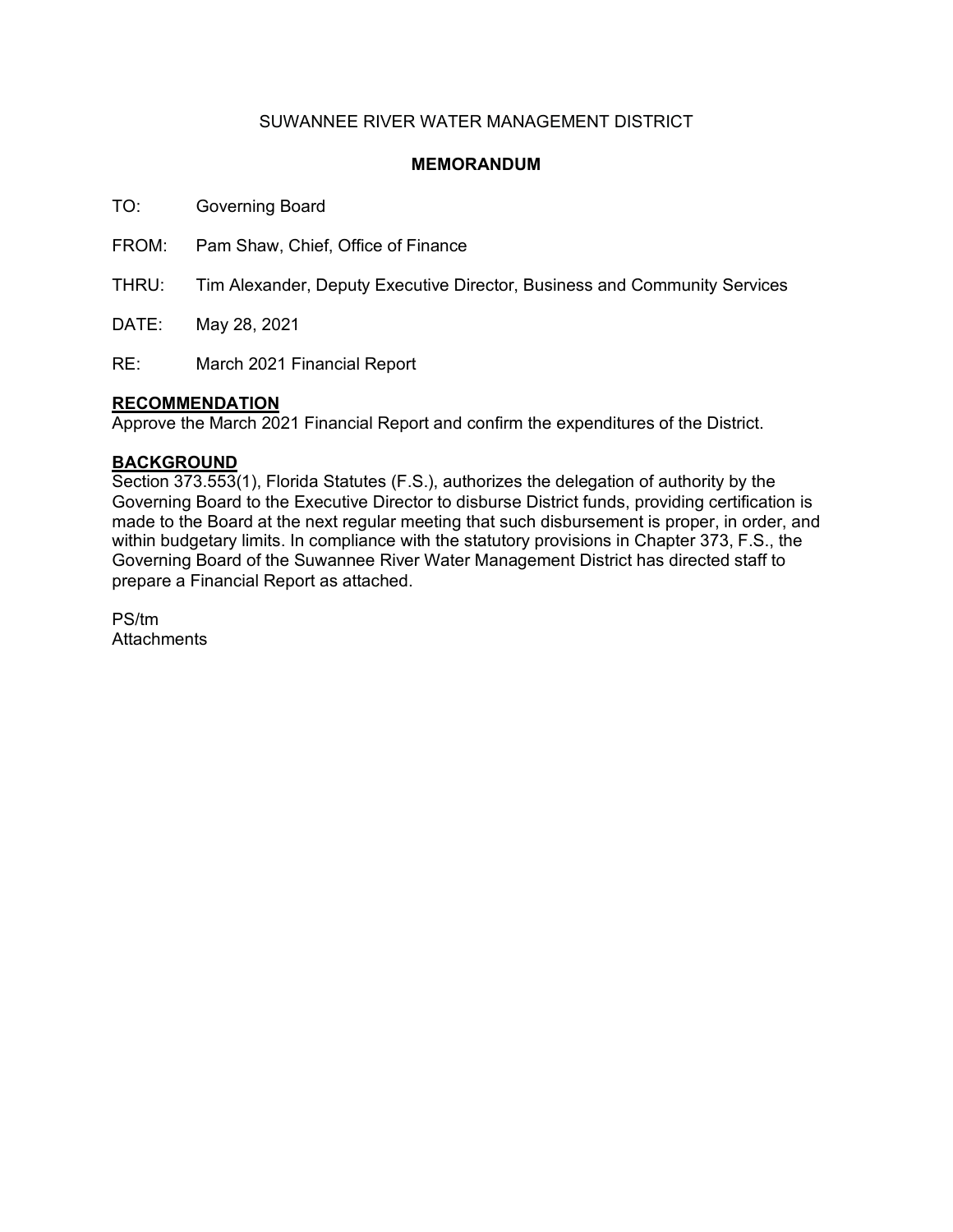| <b>Suwannee River Water Management District</b> |
|-------------------------------------------------|
| <b>Cash Report</b>                              |
| <b>April 2021</b>                               |

| <b>Financial Institution/Account</b>       | <b>Monthly</b><br><b>Interest</b> | <b>Interest</b><br>Rate % | <b>Closing</b><br><b>Balance</b> |
|--------------------------------------------|-----------------------------------|---------------------------|----------------------------------|
| <b>First Federal Permit Fee</b>            | \$0.00                            |                           | \$17,115.81                      |
| <b>First Federal Accounts Payable</b>      | \$0.00                            |                           | \$35,000.00                      |
| <b>First Federal EFT Disbursements</b>     | \$0.00                            |                           | \$0.00                           |
| <b>First Federal Depository</b>            | \$34.19                           | 0.01%                     | \$606,636.18                     |
| Special Purpose Investment Account (SPIA)* | \$29,394.13                       | 0.78%                     | \$45,524,903.95                  |
| TOTAL                                      | \$29,428.32                       |                           | \$46,183,655.94                  |

\*SPIA is part of the Florida Treasury Investment Pool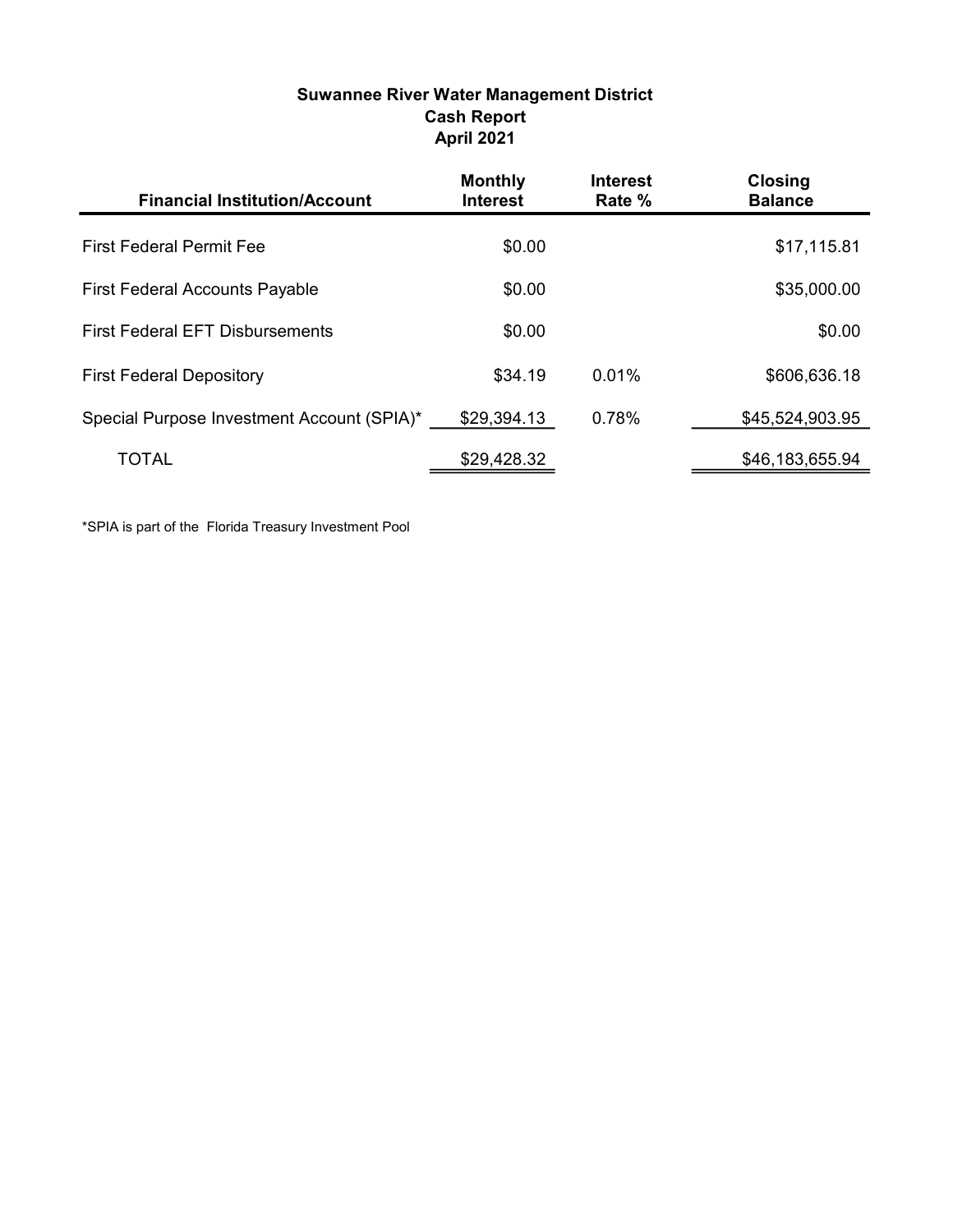#### **Suwannee River Water Management District Statement of Sources and Uses of Funds For the Month ending April 30, 2021 (Unaudited)**

|                                  | <b>Current</b><br><b>Budget</b> |      | <b>Actuals</b><br><b>Through</b><br>4/30/2021 |      | Variance<br>(Under)/Over<br><b>Budget</b> | <b>Actuals As A</b><br>% of Budget |
|----------------------------------|---------------------------------|------|-----------------------------------------------|------|-------------------------------------------|------------------------------------|
| <b>Sources</b>                   |                                 |      |                                               |      |                                           |                                    |
| \$<br>Ad Valorem Property Taxes  | 6,034,682                       | - \$ | 5.844.698                                     | S    | (189, 984)                                | 96.9%                              |
| Intergovernmental Revenues<br>\$ | 39,950,983                      | S    | 4,820,675                                     | \$   | (35,130,308)                              | 12.1%                              |
| \$<br>Interest on Invested Funds | 130.000                         | - \$ | 415,398                                       | - \$ | 285,398                                   | 319.5%                             |
| \$<br>License and Permit Fees    | 163,000                         | - \$ | 156,498                                       | S    | (6,502)                                   | 96.0%                              |
| \$<br>Other                      | 1,000,000                       | S    | 438,139                                       | -\$  | (561, 861)                                | 43.8%                              |
| Fund Balance<br>\$               | 11,789,923                      | S    | 494.922                                       | S.   | (11, 295, 001)                            | 4.2%                               |
| <b>Total Sources</b><br>\$       | 59,068,588                      |      | 12,170,330                                    | S    | (46,898,258)                              | 20.6%                              |

|                                              | Current            |      |                     |     |                |     | Available     |           |                         |
|----------------------------------------------|--------------------|------|---------------------|-----|----------------|-----|---------------|-----------|-------------------------|
|                                              | <b>Budget</b>      |      | <b>Expenditures</b> |     | Encumbrances 1 |     | <b>Budget</b> | %Expended | %Obligated <sup>3</sup> |
| <b>Uses</b>                                  |                    |      |                     |     |                |     |               |           |                         |
| Water Resources Planning and Monitoring      | 11.309.318 \$      |      | 2.831.927           |     | 3.597.471      | \$  | 4.879.920     | 25%       | 57%                     |
| Acquisition, Restoration and Public Works    | 37.812.028         | - \$ | 3,231,269           |     | 24,998,502     | -SS | 9,582,257     | 9%        | 75%                     |
| Operation and Maintenance of Lands and Works | \$<br>6.127.699 \$ |      | 1,662,108           |     | 1,206,681      | \$  | 3,258,910     | 27%       | 47%                     |
| Regulation                                   | 1.894.389          | - \$ | 928.739             |     | 44,402 \$      |     | 921.248       | 49%       | 51%                     |
| Outreach                                     | 243.657            | - \$ | 100.423             | -SS | $\sim$         | \$  | 143.234       | 41%       | 41%                     |
| Management and Administration                | 1.681.497          | - \$ | 899.013             |     | 60,108         |     | 722,376       | 53%       | 57%                     |
| <b>Total Uses</b>                            | 59,068,588         |      | 9,653,480           |     | 29,907,164     |     | 19,507,944    | 16%       | 67%                     |

<sup>1</sup> Actual Fund Balance used is recorded at the end of the fiscal year. This amount represents Fund Balance used for the Agricultural and RIVER Cost-Share,

Regional Water Resource Development, and Project Effectiveness Metrics Programs.

 $2$  Encumbrances represent unexpended balances of open purchase orders and contracts.

 $^3$  Represents the sum of expenditures and encumbrances as a percentage of the available budget.

This financial statement is prepared as of April 30, 2021 and covers the interim period since the most recent audited financial statements.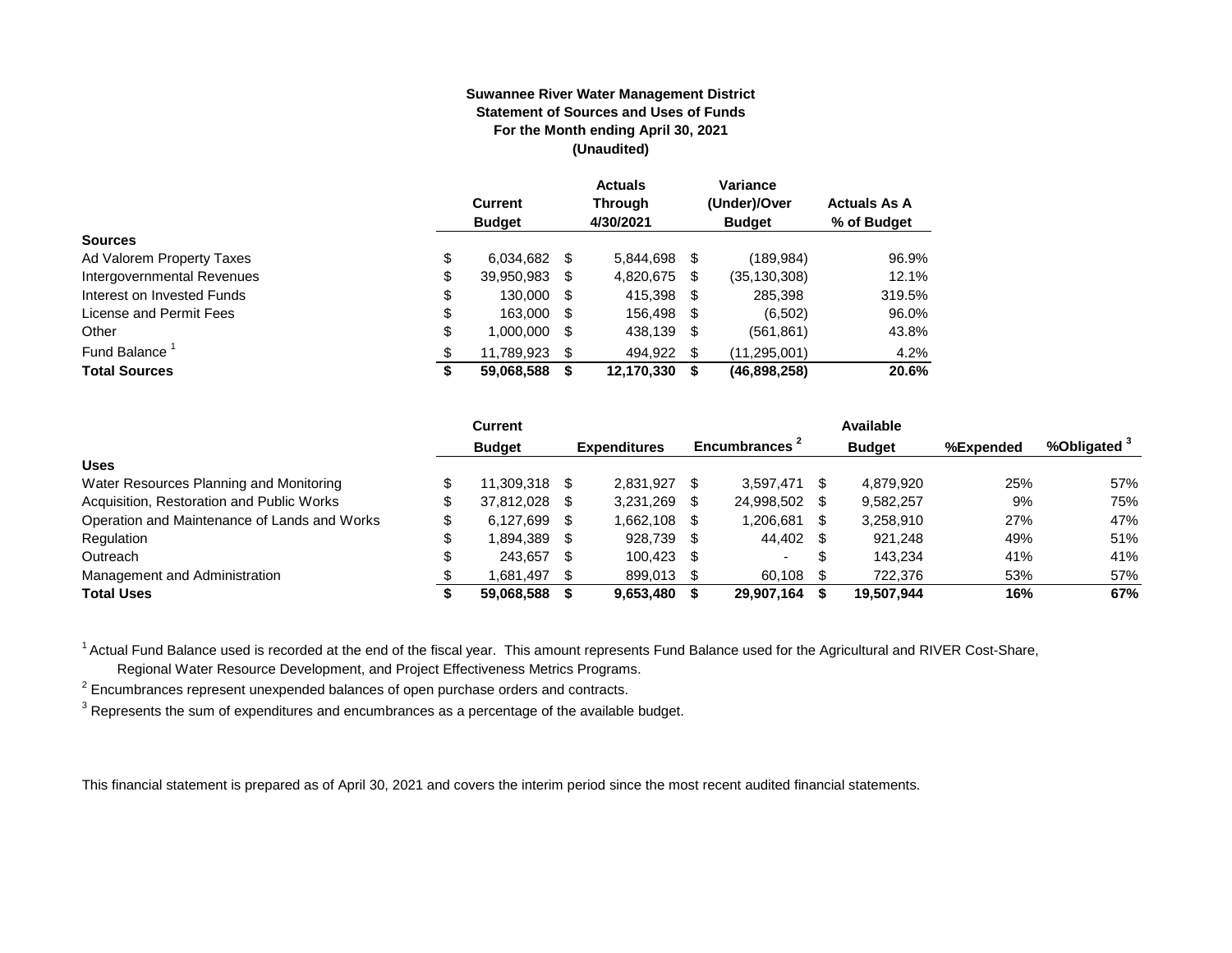## **STATEMENT OF ACTIVITY - REVENUE AND EXPENSE ROLLUP (UNAUDITED) SUWANNEE RIVER WATER MANAGEMENT DISTRICT**

**FOR 4/30/2021**

|                                                              | Y-T-D<br><b>ACTUAL</b> | <b>ENCUMBRANCE</b>    | <b>ANNUAL</b><br><b>BUDGET</b> |
|--------------------------------------------------------------|------------------------|-----------------------|--------------------------------|
| Report Recap -                                               |                        |                       |                                |
| <b>REVENUES</b><br><b>DISTRICT REVENUES</b>                  | 6,854,734              | 0                     | 7,327,682                      |
| <b>LOCAL REVENUES</b>                                        | 86,480                 | 0                     | 86,480                         |
| <b>STATE REVENUES</b>                                        | 4,196,849              | 0                     | 36,208,503                     |
| <b>FEDERAL REVENUES</b>                                      | 537,345                | 0                     | 3,656,000                      |
| <b>FUND BALANCE UTILIZATION</b>                              | 494,922                | 0                     | 11,789,923                     |
| <b>TOTAL REVENUES</b>                                        | 12,170,330             | 0                     | 59,068,588                     |
| <b>EXPENDITURES</b>                                          |                        |                       |                                |
| SALARIES AND BENEFITS                                        | 3,592,164              | 0                     | 6,709,559                      |
| CONTRACTUAL SERVICES<br>OPERATING EXPENDITURES               | 3,089,122<br>546,340   | 10,457,495<br>108,359 | 22,052,900<br>1,810,700        |
| OPERATING CAPITAL OUTLAY                                     | 681,091                | 33,586                | 410,044                        |
| FIXED CAPITAL OUTLAY                                         | 18,896                 | 161,744               | 5,077,000                      |
| <b>INTERAGENCY EXPENDITURES</b>                              | 1,725,867              | 19,145,980            | 23,008,385                     |
| <b>TOTAL EXPENDITURES</b>                                    | 9,653,480              | 29,907,164            | 59,068,588                     |
| <b>EXCESS REVENUES OVER (UNDER) EXPENDITURES</b>             | 2,516,850              | (29, 907, 164)        | 0                              |
| <b>General Fund -</b>                                        |                        |                       |                                |
| <b>REVENUES</b>                                              |                        |                       |                                |
| <b>DISTRICT REVENUES</b>                                     | 6,294,771              | 0                     | 4,938,432                      |
| <b>LOCAL REVENUES</b>                                        | 86,480                 | 0                     | 86,480                         |
| <b>STATE REVENUES</b>                                        | 1,312,356              | 0                     | 2,740,000                      |
| <b>FEDERAL REVENUES</b><br>FUND BALANCE UTILIZATION          | 0<br>0                 | 0<br>0                | 0<br>1,866,522                 |
| <b>TOTAL REVENUES</b>                                        | 7,693,607              | $\mathbf{0}$          | 9,631,434                      |
| <b>EXPENDITURES</b>                                          |                        |                       |                                |
| SALARIES AND BENEFITS                                        | 2,830,798              | 0                     | 5,181,595                      |
| CONTRACTUAL SERVICES                                         | 375,270                | 562,589               | 2,074,290                      |
| OPERATING EXPENDITURES                                       | 304,757                | 62,305                | 1,016,233                      |
| OPERATING CAPITAL OUTLAY                                     | 76,001                 | 0                     | 253,336                        |
| FIXED CAPITAL OUTLAY<br><b>INTERAGENCY EXPENDITURES</b>      | 0<br>415,593           | 0<br>408,230          | 0<br>1,105,980                 |
| <b>TOTAL EXPENDITURES</b>                                    | 4,002,419              | 1,033,124             | 9,631,434                      |
| <b>EXCESS REVENUES OVER (UNDER) EXPENDITURES</b>             | 3,691,188              | (1,033,124)           | $\mathbf 0$                    |
|                                                              |                        |                       |                                |
| <b>Land Management Operations -</b><br><b>REVENUES</b>       |                        |                       |                                |
| <b>DISTRICT REVENUES</b>                                     | 385,159                | 0                     | 2,314,250                      |
| <b>LOCAL REVENUES</b>                                        | 0                      | 0                     | 0                              |
| <b>STATE REVENUES</b>                                        | 856,094                | 0                     | 2,290,119                      |
| <b>FEDERAL REVENUES</b>                                      | 0                      | 0                     | 40,000                         |
| FUND BALANCE UTILIZATION<br><b>TOTAL REVENUES</b>            | 0                      | 0                     | 2,020,330                      |
|                                                              | 1,241,253              | 0                     | 6,664,699                      |
| <b>EXPENDITURES</b><br><b>SALARIES AND BENEFITS</b>          | 425,027                | 0                     | 786,979                        |
| CONTRACTUAL SERVICES                                         | 916,135                | 968,621               | 3,328,610                      |
| OPERATING EXPENDITURES                                       | 239,518                | 35.943                | 722,467                        |
| OPERATING CAPITAL OUTLAY                                     | 10,482                 | 0                     | 156,708                        |
| FIXED CAPITAL OUTLAY                                         | 18,896                 | 161,744               | 977,000                        |
| <b>INTERAGENCY EXPENDITURES</b><br><b>TOTAL EXPENDITURES</b> | 71,982<br>1,682,040    | 40,373<br>1,206,681   | 692,935<br>6,664,699           |
| <b>EXCESS REVENUES OVER (UNDER) EXPENDITURES</b>             |                        |                       |                                |
|                                                              | (440, 787)             | (1, 206, 681)         | 0                              |